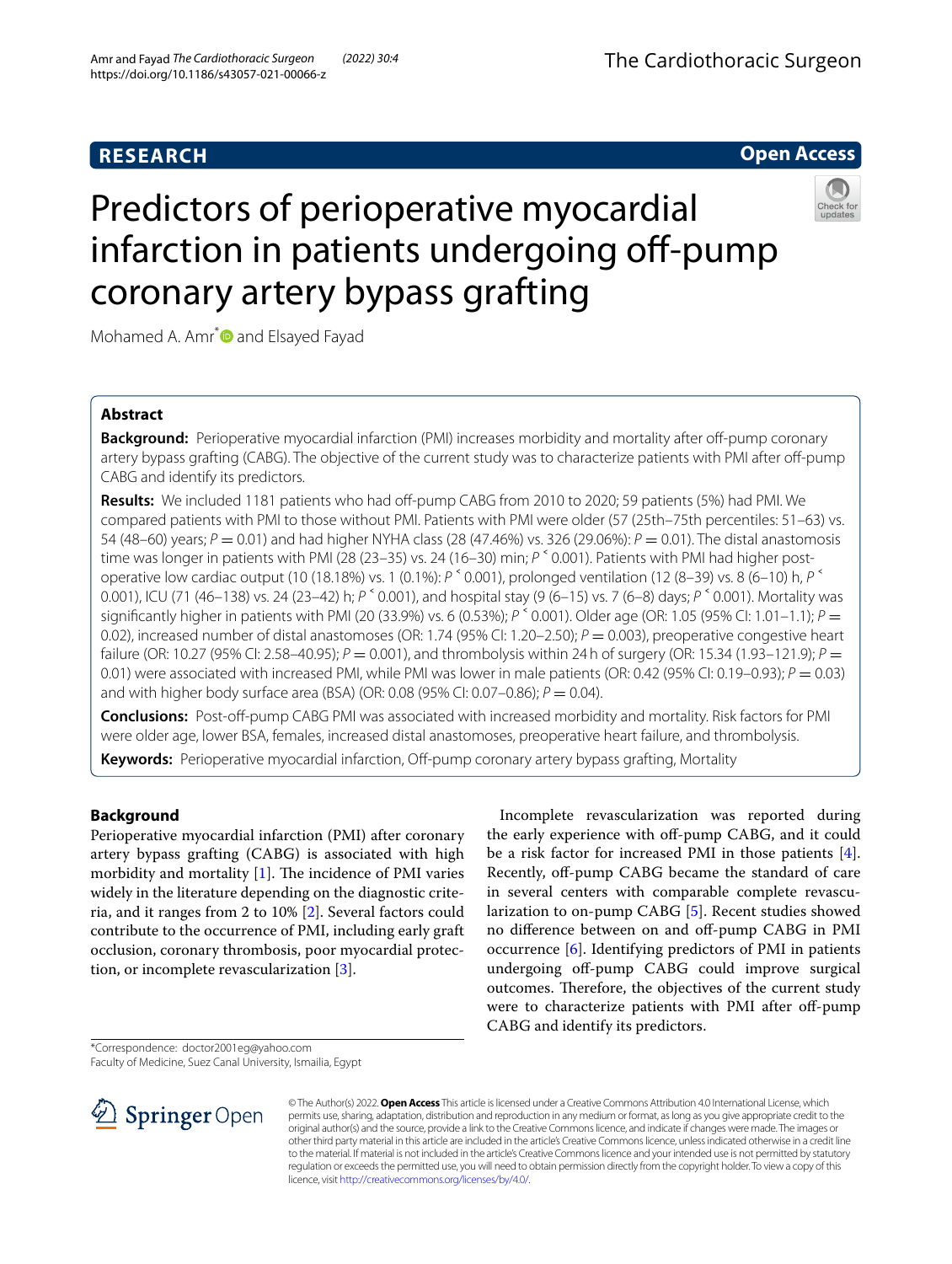## **Methods**

#### **Design and patients**

This retrospective study was conducted from 2010 to 2020 in a single center. The study included 1181 patients who had off-pump CABG. We included off-pump CABG patients who had primary or redo, elective, or emergency surgery. Preoperatively unstable patients on high inotropic support or intra-aortic balloon pump and those who had minimally invasive off-pump CABG were excluded. All patients had surgery through a median sternotomy. The Local Ethical Committee approved the data collection for the study, and the need for patients' consent was waived because of the retrospective design.

#### **Study data, outcomes, and defnitions**

Preoperative data collected for the study included the demographics, comorbidities, and laboratory results. Operative data included the operative urgency, redo surgery, and distal anastomoses' number and time. Postoperative outcomes included low cardiac output, pulmonary complications, renal impairment, stroke, and mortality. The primary outcome was PMI, and patients were classifed according to the PMI into no-PMI and PMI groups. PMI was diagnosed by the presence of at least two of these: a new Q wave, CK-MB elevation, and new wall motion abnormality in echocardiography. Stroke was defned as neurological defects persisting more than 24h with confrmatory computed tomography fndings. Transient ischemic attacks are neurological defects that resolve within 24h. Ejection fractions were classified as good ( $\degree$  50%), fair (30–49%), and poor ( $\degree$ 30%). Hospital outcomes occurred within the same hospital admission or within 30 days of the operation. The need for postoperative mechanical support defned the low cardiac output syndrome. Pulmonary complications included re-intubation, pneumothorax, or pleural efusions that required interventions. Renal impairment was defned as elevated serum creatinine more than 1.5 times the preoperative level or the need for postoperative renal replacement therapy. Infective complications included sternal wound infection and mediastinitis.

#### **Statistical analysis**

We described continuous data as mean and standard deviation if normally distributed or median and (25th– 75th percentiles) if not normally distributed. We used the student *t*-test to compare normal continuous data and the Mann-Whitney test for non-normal continuous variables. We described categorical variables as frequencies and percentages and compared them with the chi-square or Fisher exact test when appropriate. Univariable logistic regression analysis was performed. Variables with a *P*-value of 0.015 or lower in the univariable analysis were included in a multivariable model. Multivariable logistic regression analysis with backward elimination was used to identify risk factors for PMI. Variables with a *P*-value of less than 0.05 were included in the fnal model. Model calibration was tested using the Hosmer–Lemeshow test and discrimination using the area under the curve. All analyses were performed using Stata 16 (Stata Corp- College Station, TX, USA), and a *P*-value of less than 0.05 was considered statistically signifcant.

#### **Results**

#### **Preoperative data**

Fifty-nine patients (5%) had PMI. Patients with PMI were compared to those without PMI. Patients with PMI were significantly older  $(P = 0.01)$ , had higher New York Heart Association (NYHA)  $(P = 0.01)$  and Canadian Cardiovascular Society (CCS) classes  $(P = 0.049)$ , and history of heart failure ( $P^{\text{S}}$  0.001). Hypertension was more common in patients with PMI  $(P = 0.04)$ . There were no significant diferences in other comorbidities, laboratory results, and ejection fraction (Table [1\)](#page-2-0).

## **Operative data**

There were no differences regarding the operative urgency and redo surgery between PMI and non-PMI patients. However, the distal anastomosis time was longer in patients with PMI (28 (23–35) vs. 24 (16–30) min;  $P^{\text{A}}$  0.001), and they had smaller coronary artery sizes ( $P = 0.01$ ). The distal anastomoses were higher in PMI patients (*P* ˂ 0.001) (Table [2\)](#page-2-1).

#### **Postoperative outcomes**

Patients with PMI had higher postoperative low cardiac output, blood transfusion, re-exploration for bleeding, pulmonary complications, infective complications, prolonged ventilation, ICU, and hospital stay. Mortality was signifcantly higher in patients with PMI (*P* ˂0.001) (Table [3\)](#page-3-0).

#### **Factors associated with PMI**

Multivariable logistic regression analysis revealed that older age (OR: 1.05 (95% CI: 1.01–1.1); *P* = 0.02), number of distal anastomoses (OR: 1.74 (95% CI: 1.20–2.50);  $P = 0.003$ ), preoperative congestive heart failure (OR: 10.27 (95% CI: 2.58–40.95); *P* = 0.001), and thrombolysis within 24h of surgery (OR: 15.34 (1.93–121.9);  $P =$ 0.01) were associated with increased PMI, while PMI was lower in male patients (OR: 0.42 (95% CI: 0.19–0.93); *P* = 0.03) and with higher body surface area (BSA) (OR: 0.08 (95% CI: 0.07–0.86); *P* = 0.04) (Table [4](#page-3-1)).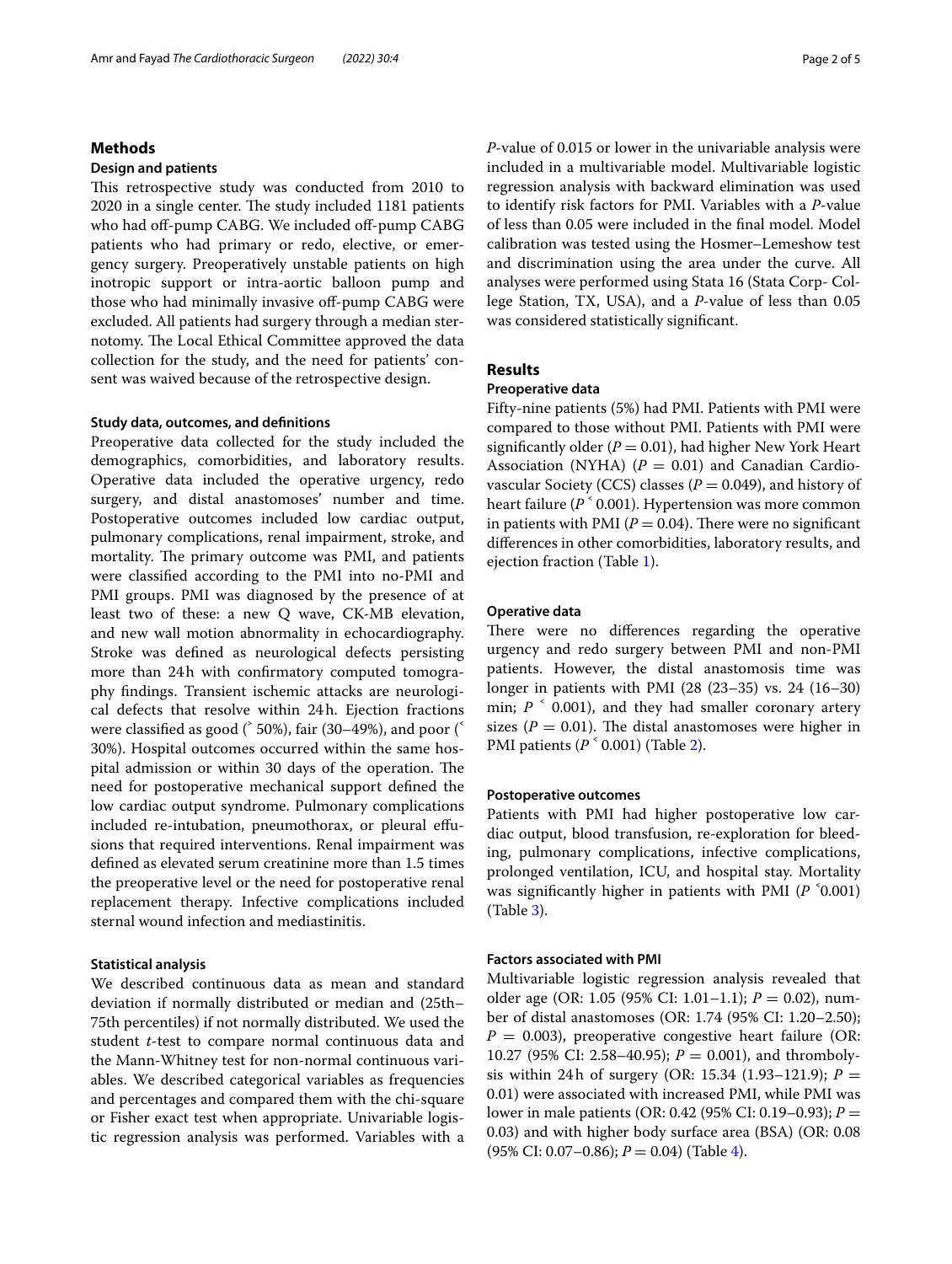|                                  | Non-PMI patients ( $n = 1122$ ) | PMI patients ( $n = 59$ ) | P                |
|----------------------------------|---------------------------------|---------------------------|------------------|
| Age (years)                      | 54 (48-60)                      | $57(51-63)$               | 0.01             |
| Male                             | 959 (85.47%)                    | 45 (76.27%)               | 0.05             |
| BMI ( $\text{kg/m}^2$ )          | 27.8 (24.8-30.9)                | 28.2 (24.2-33.2)          | 0.62             |
| $BSA$ (m <sup>2</sup> )          | $1.9(1.8-2)$                    | $1.9(1.8-2)$              | 0.22             |
| NYHA III-IV                      | 326 (29.06%)                    | 28 (47.46%)               | 0.01             |
| CCS III-IV                       | 463 (41.27%)                    | 32 (54.24%)               | 0.049            |
| Congestive heart failure         | 17 (1.52%)                      | 5(8.47%)                  | $^{\circ}$ 0.001 |
| Previous myocardial infarction   | 334 (29.93%)                    | 19 (32.79%)               | 0.65             |
| Thrombolysis within 24h          | 9(0.81%)                        | $2(3.51\%)$               | 0.1              |
| Previous PCI                     | 112 (10.02%)                    | 5(8.77%)                  | 0.76             |
| Diabetes mellitus                | 461 (41.35%)                    | 31 (52.54%)               | 0.09             |
| Hypertension                     | 606 (54.25%)                    | 40 (67.80%)               | 0.04             |
| Severe renal impairment/dialysis | 26 (2.33%)                      | 3 (5.08%)                 | 0.18             |
| COPD                             | 24 (2.15%)                      | 3 (5.08%)                 | 0.15             |
| Cerebrovascular disease          | 27 (2.42%)                      | 1(1.69%)                  | $^{\circ}0.99$   |
| Peripheral vascular disease      | 13 (1.17%)                      | 2(3.45%)                  | 0.17             |
| Atrial fibrillation              | 4 (0.37%)                       | $\mathbf 0$               | $^{\circ}0.99$   |
| Hemoglobin (mg/dl)               | 13.5 (12.4-14.3)                | 13.2 (12.4-14.2)          | 0.75             |
| Creatinine (mg/dl)               | $1(0.9-1.2)$                    | $1(0.9-1.3)$              | 0.55             |
| Bilirubin (mg/dl)                | $0.6(0.5-0.8)$                  | $0.6(0.4 - 0.8)$          | 0.26             |
| Ejection fraction                |                                 |                           | 0.11             |
| Good                             | 846 (77.54%)                    | 39 (67.24%)               |                  |
| Fair                             | 234 (21.45%)                    | 18 (31.03%)               |                  |
| Poor                             | 11 (1.01%)                      | 1(1.72%)                  |                  |

<span id="page-2-0"></span>**Table 1** Comparison of the preoperative data between patients with and without perioperative myocardial infarction

Continuous variables were presented as mean and standard deviation if normally distributed and median (25th–75th percentiles) if not normally distributed. Categorical data were presented as frequencies and percentages

*BMI* body mass index, *BSA* body surface area, *CCS* Canadian Cardiovascular Society, *COPD* chronic obstructive pulmonary disease, *NYHA* New York Heart Association, *PCI* percutaneous coronary interventions, *PMI* perioperative myocardial infarction

<span id="page-2-1"></span>

|  |  |  | <b>Table 2</b> Comparison of the operative data between patients with and without perioperative myocardial infarction |
|--|--|--|-----------------------------------------------------------------------------------------------------------------------|
|  |  |  |                                                                                                                       |

|                                     | Non-PMI patients ( $n = 1122$ ) | PMI patients ( $n = 59$ ) | P                |
|-------------------------------------|---------------------------------|---------------------------|------------------|
| Urgent surgery                      | 6(0.53%)                        | 1(1.69%)                  | 0.30             |
| Redo surgery                        | 23 (2.05%)                      | 1(1.69%)                  | $^{\circ}0.99$   |
| Number of distal anastomoses        |                                 |                           | $^{\circ}$ 0.001 |
|                                     | 484 (43.14%)                    | 9(15.25%)                 |                  |
|                                     | 376 (33.51%)                    | 21 (35.59%)               |                  |
|                                     | 205 (18.27%)                    | 23 (38.98%)               |                  |
| 4                                   | 56 (4.99%)                      | 5(8.47%)                  |                  |
| 5                                   | $1(0.09\%)$                     | 1(1.69%)                  |                  |
| Coronary size (mm)                  | $1.6 \pm 0.74$                  | $1.5 \pm 0.30$            | 0.01             |
| Total distal anastomosis time (min) | $24(16-30)$                     | $28(23-35)$               | $^{\circ}$ 0.001 |

Continuous variables were presented as mean and standard deviation if normally distributed and median (25th–75th percentiles) if not normally distributed. Categorical data were presented as frequencies and percentages

*PMI* perioperative myocardial infarction

## **Discussion**

Perioperative myocardial infarction after coronary artery bypass grafting still presents a major cause of morbidity and mortality [[7\]](#page-4-6). Our study found that PMI patients had higher postoperative complications, including low cardiac output, pulmonary and renal complications, prolonged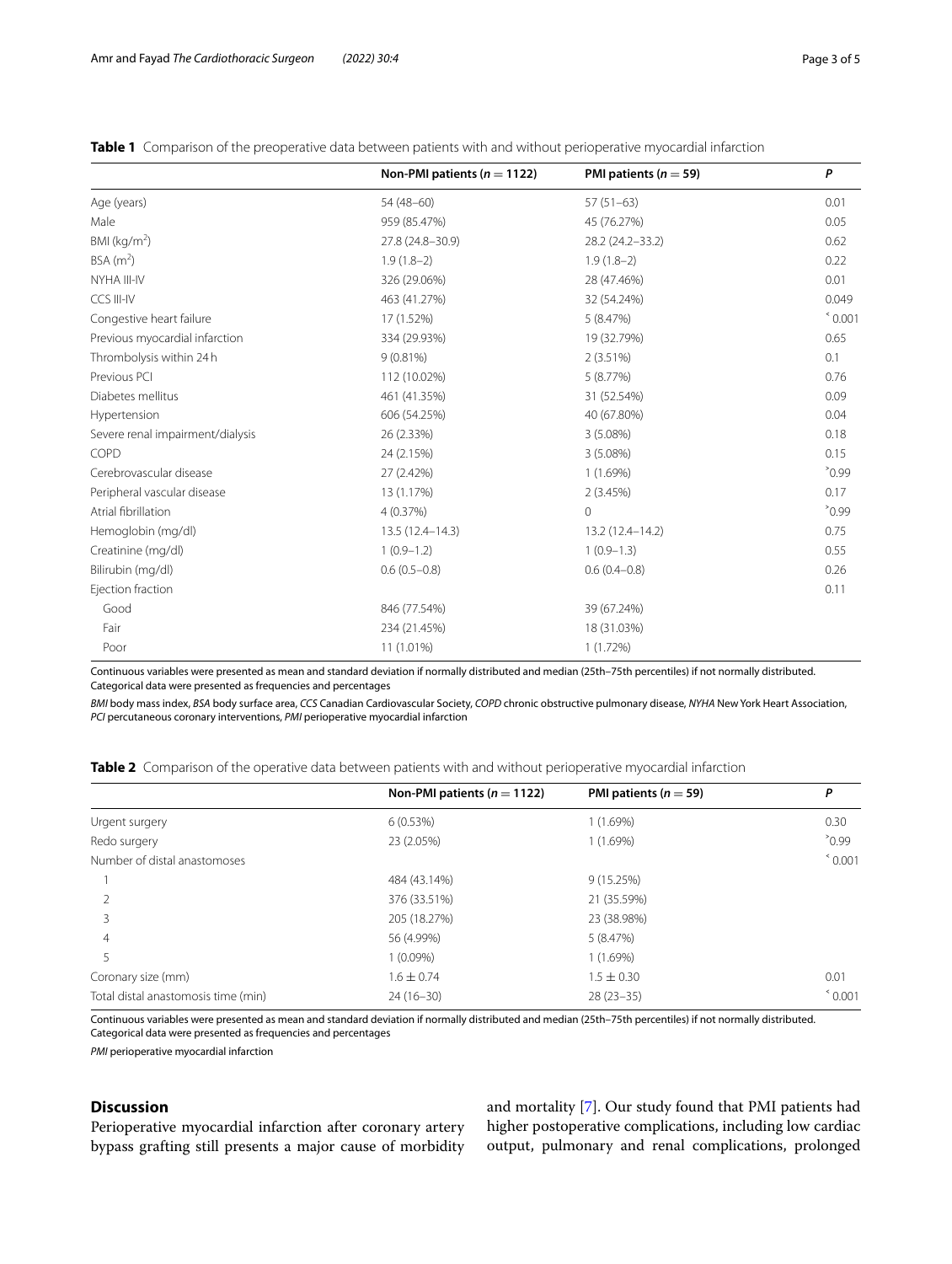|                                 | Non-PMI patients ( $n = 1122$ ) | PMI patients ( $n = 59$ ) | P                |
|---------------------------------|---------------------------------|---------------------------|------------------|
| Low cardiac output              | $1(0.10\%)$                     | 10 (18.18%)               | $^{\circ}$ 0.001 |
| Blood transfusion               | 632 (61.54%)                    | 47 (88.68%)               | $^{\circ}$ 0.001 |
| Re-exploration                  | 30 (2.92%)                      | 11 (20.75%)               | $^{\circ}$ 0.001 |
| Duration of mechanical vent (h) | $8(6-10)$                       | $12(8-39)$                | $^{\circ}$ 0.001 |
| Pulmonary complications         | 16 (1.56%)                      | 12 (24%)                  | $^{\circ}$ 0.001 |
| Stroke                          | $2(0.20\%)$                     | 2(4%)                     | 0.01             |
| Infective complications         | 11 (1.07%)                      | 5 (9.80%)                 | 0.001            |
| New onset renal impairment      | 22 (2.15%)                      | 9(18%)                    | $^{\circ}$ 0.001 |
| Hemoglobin on discharge (mg/dl) | $11.7(11 - 12.5)$               | $11.1(10.1 - 11.9)$       | 0.04             |
| Creatinine on discharge (mg/dl) | $1(0.9-1.2)$                    | $1(0.9-1.3)$              | 0.41             |
| Bilirubin on discharge (mg/dl)  | $0.7(0.5-1)$                    | $0.6(0.4-1)$              | 0.27             |
| ICU stay (h)                    | $24(23-42)$                     | 73 (46-138)               | $^{\circ}$ 0.001 |
| Hospital stay (days)            | $7(6-8)$                        | $9(6-15)$                 | $^{\circ}$ 0.001 |
| Mortality                       | 6(0.53%)                        | 20 (33.90%)               | $^{\circ}$ 0.001 |

<span id="page-3-0"></span>**Table 3** Comparison of the postoperative outcomes between patients with and without perioperative myocardial infarction

Continuous variables were presented as mean and standard deviation if normally distributed and median (25th–75th percentiles) if not normally distributed. Categorical data were presented as frequencies and percentages

*ICU* intensive care unit, *PMI* perioperative myocardial infarction

#### <span id="page-3-1"></span>**Table 4** Risk factors for perioperative myocardial infarction

|                              | Odds ratio (95%<br>confidence interval) | Р     |
|------------------------------|-----------------------------------------|-------|
| Males                        | $0.42(0.19 - 0.93)$                     | 0.03  |
| Age                          | $1.05(1.01 - 1.1)$                      | 0.02  |
| Body surface area            | $0.08(0.07 - 0.86)$                     | 0.04  |
| Number of distal anastomoses | $1.74(1.20 - 2.50)$                     | 0.003 |
| Congestive heart failure     | 10.27 (2.58-40.95)                      | 0.001 |
| Thrombolysis within 24 h     | 15.34 (1.93-121.9)                      | 0.01  |
|                              |                                         |       |

Area under the curve  $= 0.76$ ; goodness of fit  $P = 0.75$ 

mechanical ventilation, ICU, and hospital stay. Additionally, PMI was associated with higher mortality. We identifed risk factors for PMI in our cohort and included older age, female gender, low BSA, congestive heart failure, thrombolysis, and a higher number of distal anastomoses.

The incidence of PMI varies widely in the literature. A major cause for this variability is the diferent diagnostic criteria and techniques used [\[8\]](#page-4-7). According to several reports, no optimal single diagnostic criteria for PMI are available, and combined diagnostic approaches are recommended  $[9]$  $[9]$ . The debate between on-pump and off-pump CABG continues, and the practice varies in different centers. In a meta-analysis of studies comparing on-pump and off-pump CABG, no difference in myocardial injury was reported between groups [[10\]](#page-4-9).

Hospital and long-term sequelae risk could be improved if the risk factors are identifed and properly managed. Several risk factors associated with PMI after off-pump CABG were reported. The presence of collaterals could

protect the patients against PMI [\[11\]](#page-4-10). We found that the risk of PMI was associated with increasing the number of distal anastomoses. This finding is similar to what was reported by Nathoe and colleagues  $[12]$ . This observation could be attributed to the longer distal occlusion time, leading to PMI in patients with poor collaterals. Therefore, several strategies could be used to reduce distal ischemia or improve the collateral circulation, such as the use of intra-coronary shunts  $[13]$  $[13]$ , coronary staplers [[14](#page-4-13)], or ischemic preconditioning [\[15\]](#page-4-14). Alkhouli and colleagues found that females, heart failure, dialysis, cirrhosis, emergency CABG, and mechanical circulatory support predicted early PMI after CABG [[16](#page-4-15)]. In our series, congestive heart failure and recent thrombolysis increased the risk of PMI. These factors indicated patients' instability with severe coronary artery disease. CABG in patients with cardiogenic shock or those who failed non-surgical revascularization was associated with high morbidity and mortality [\[17\]](#page-4-16). In other series, the female gender was a risk factor for PMI, which was related to the smaller coronary arteries and poor collaterals [\[18\]](#page-4-17). We confrmed this fnding in our patients, and we found that females had a higher risk of PMI. Similarly, lower BSA was associated with PMI, which could be related to the coronary artery sizes.

PMI was associated with increased complications and mortality in our series. Patients with PMI had prolonged ventilation, ICU, and hospital stay. Another study reported a negative impact of PMI on hospital outcomes, while there was no difference in long-term outcomes [\[19](#page-4-18)]. However, other studies showed that PMI negatively afected the incidence of longterm cardiovascular outcomes after CABG [\[20](#page-4-19)].